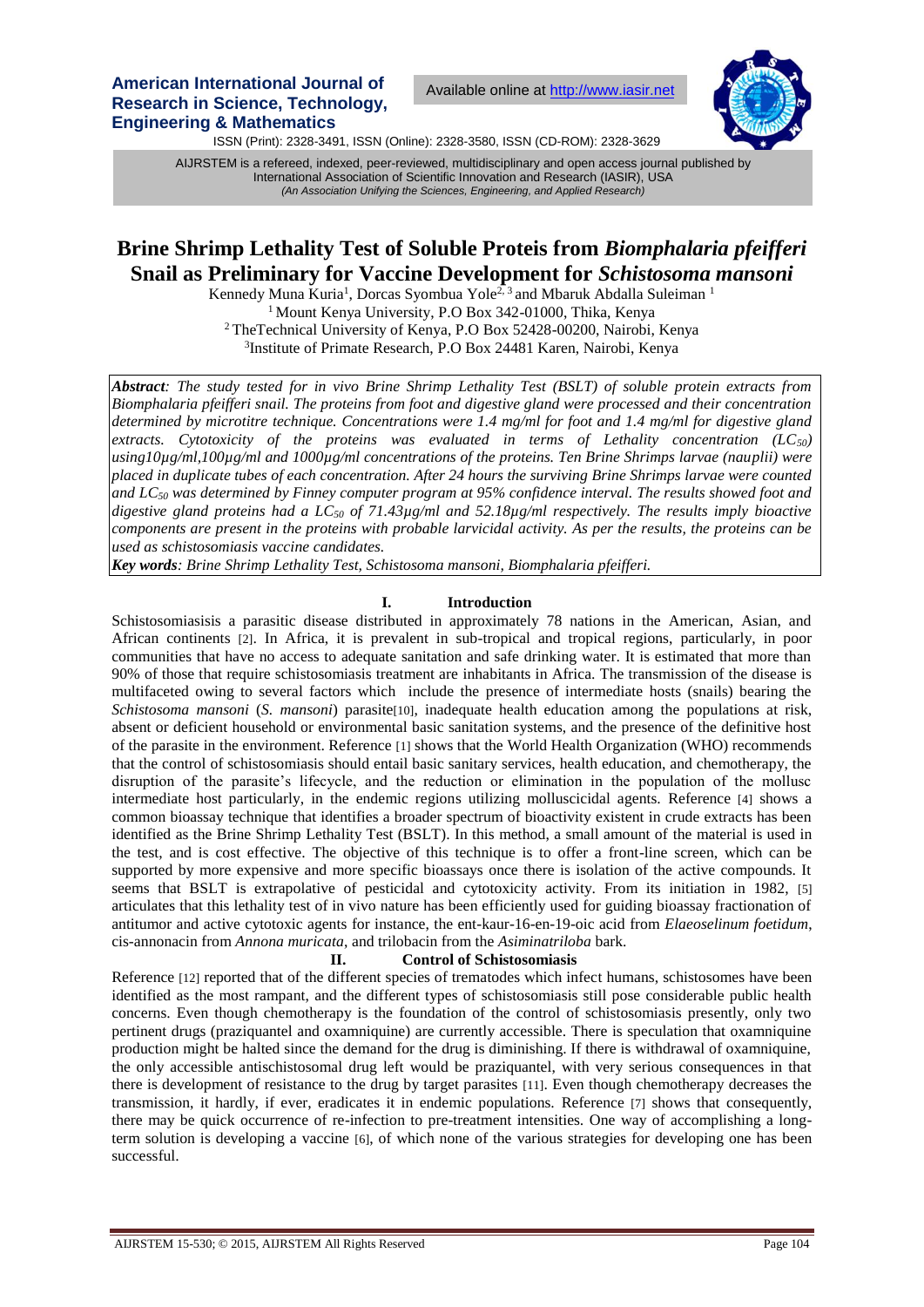Reference [9] shows the biological interventions for different diseases such as schistosomiasis, have attained more approval in current times, being a substitute to the application of chemical agents, which are frequently regarded as less friendly to the environment, less inclined to result in sustainability, and more expensive.

## **III. Brine Shrimp Lethality Test**

The investigation for bioactive compounds that are derived from plant extracts in the chemical laboratory is frequently hindered by the lack of a rapid, simple, and suitable screening method. Reference [8] elucidated that several bioassay procedures are applied using biochemical systems, isolated tissues and whole animals. The bioassays can be quite expensive and complicated. A practical process for common toxicity screening is hence vital as a preliminary phase in the investigation of bioactive plants. As such, the brine shrimp also known as *Artemia salina* Leach has been applied for this purpose. Availability of eggs, the rapid maturation of the *nauplii*, the simplicity of hatching the eggs into larvae and the moderate easiness of sustaining a population under laboratory conditions have rendered the Brine Shrimps effective and simple animal experiment in toxicology and biological sciences. Combined with a reference benchmark, the BSLT provides a bioassay, which is reproducible, inexpensive, bench-top, simple, and more importantly, rapid.

Reference [8] adds that the biological or physiological impact to be examined in the screening process is vital. One of the easiest biological reactions is to evaluate the lethality because there is a single criterion; either alive or dead. In that situation, the statistical evaluation is moderately easy. The lethal concentration resulting in 50% mortality following 24 hour exposure is considered as the evaluation of the toxicity of the compound or extract. The selection of time, based on the solubility of the substance or extract is one of convenience because the test should be kept simple yet rapid. The application of the BSLT as an instrument of evaluating the widespread bioactivity in extracts of plants was initiated in 1982 then subsequently adopted in 1991 as a low cost, benchtop, in-house, rapid, and simple pre-screen for pesticidal and cytotoxicity activities [3]. The BSLT has been established as a method for the past 20 years hence resulting in the detection of the cytotoxic impacts of a broad variety of bioactive compounds and plants so varied in their chemical systems. This technique is currently applied globally with great reports of its success.

As a way of finding a more effective method to combat *S. mansoni*, this study aimed at employing the Brine Shrimp lethality activity of soluble protein from *Biomphalaria pfeifferi* snail to determine the toxicity which would be used in an attempt to develop a vaccine candidate against *S. mansoni* parasite.

## **IV. Materials and methods**

# *A. Soluble protein extracts*

Soluble proteins were extracted from foot and digestive glands of *Biomphalaria pfeifferi* snails collected from Mwea in Kirinyaga County, Kenya. This species of snails was selected because it is a known intermediate host for *Schistosoma mansoni,* the parasite that causes intestinal schistosomiasis. The snails were maintained under appropriate conditions in the malacology laboratory at the Institute of Primate Research (IPR), Nairobi.

# *B. Preparation of soluble protein extracts*

Offsprings of *B. pfeifferi* snails maintained at IPR were used for preparation of soluble proteins. Foot and digestive glands were obtained from the snail under a dissecting microscope. Each snail was placed on a petri dish and separated from its shell by crushing the shell using a pair of forceps. Using a scalpel, the foot and the digestive glands were teased out and placed in labeled separate Eppendorf tubes containing phosphate buffered saline (PBS X1)[11]. The samples were then ground using a glass mortar and pestle. The ground samples were then sonicated to obtain fine homogenate. The homogenate was centrifuged for 1hour at 14,000g at 4<sup>0</sup>C. The supernatant was decanted, assayed for protein concentration using a microtitre plate technique and aliquoted. The protein concentrations were read using the enzyme - linked immunosorbent assay (ELISA) reader at wavelength of 595nm [11]. The foot and digestive gland concentrations were 1.44 mg/ml respectively. Preparations of the different dilutions of the protein extracts for BSLA were each dissolved in 1ml of solvent. The final concentrations were  $1000\mu\text{g/ml}$ ,  $100\mu\text{g/ml}$  and  $10\mu\text{g/ml}$ . There were two (2) replicates in each concentration.

# *C. Brine shrimp hatching*

Brine shrimps eggs (JBL Novo Temia, Germany) were hatched in a shallow rectangular container filled with artificial seawater prepared from commercial sea salt (Sera premium Brine-Sea Salt, company). A plastic divider with several 2mm holes was clamped in the container to make two unequal compartments. The eggs were sprinkled into the larger compartment, which was then sealed with opaque material, while the smaller compartment was subjected to light. After 48 hours incubation at room temperature (about  $25\degree$ C), the larvae (*nauplii*) hatched and swam to the lit side where they were collected using a pipette.

## *D. Bioassay*

Ten 48 hour old Brine Shrimps were introduced into each of the six tubes per protein extract. Thus, there were a total of twenty (20) shrimps per dilution. Different volumes of the respective crude protein extracts (foot and digestive gland) 6.9µl, 69µl and 690µl were added on the tubes and topped up to 1ml making a concentration of 10µg/ml, 100µg/ml and 1000µg/ml respectively. The tubes were left uncovered under the lamp. The number of surviving shrimps were counted and recorded after 24 hours. Analysis of the data was performed by probit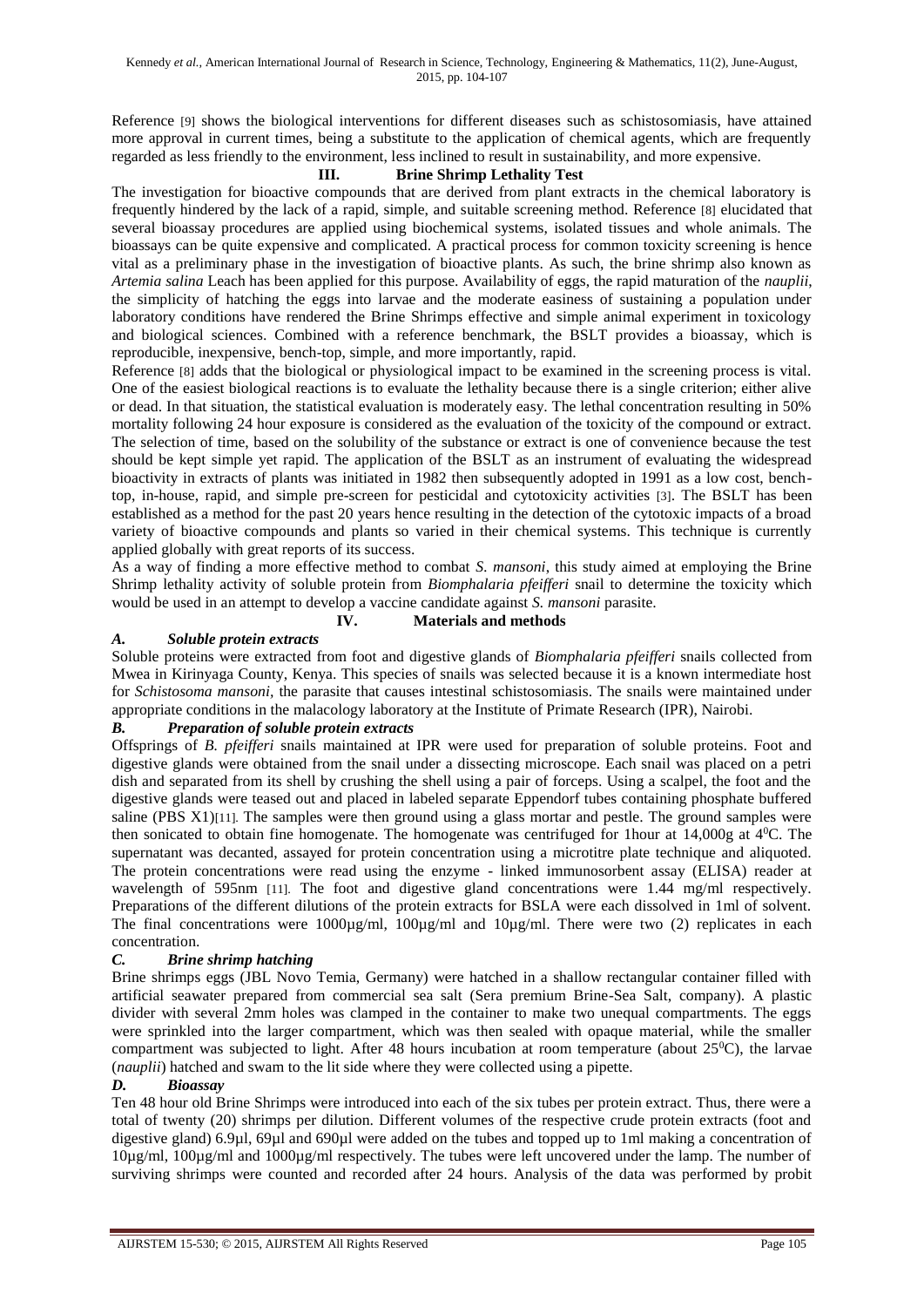analysis method described by Finney (Finney computer program) to determine the lethal concentration to half of the test organisms  $(LC_{50})$  at 95% confidence interval. *P* values  $\lt 0.05$  were considered significant. The percentage mortality (%M) was also calculated using the formula;

% Mortality = No. of dead *nauplii* x 100

Total No. of *nauplii* in the concentration

The lethality results of the extracts were classified according to [2] where levels of toxicity can either be free of toxicity (1000 μg/ml), low toxicity (500 < LC50 < 1000 μg/ml), moderate toxicity (250 < LC50 < 499 μg/ml), and high toxicity ( $LC50 < 249 \mu g/ml$ ).

### **V. Results and discussion**

## **Table 1: The number of Brine Shrimps that survived after subjecting them to the two protein extracts and the percentage mortality.**

 **T = Trial**

| $\mathbf{r} = \mathbf{r} \cdot \mathbf{r}$ |                                       |                                                   |    |                                         |             |            |
|--------------------------------------------|---------------------------------------|---------------------------------------------------|----|-----------------------------------------|-------------|------------|
| <b>Soluble</b><br>Protein                  | <b>Concentration</b> (<br>$\mu$ g/ml) | <b>No. of Surviving Shrimps</b><br>after 24 hours |    | <b>Total No. of</b><br><b>Survivors</b> | % Mortality | $LC_{50}$  |
| <b>Extract</b>                             |                                       | T1                                                | T2 |                                         |             |            |
| Foot                                       | 10                                    |                                                   |    | 10                                      | 20          | 71.43      |
|                                            | 100                                   |                                                   |    |                                         | 25          | $\mu$ g/ml |
|                                            | 1000                                  |                                                   |    |                                         | 40          |            |
| <b>Digestive</b>                           | 10                                    |                                                   |    |                                         | 15          | 52.1808    |
| <b>Gland</b>                               | 100                                   |                                                   |    |                                         | 30          | $\mu$ g/ml |
|                                            | 1000                                  |                                                   |    |                                         | 40          |            |

The results of the study are summarised in Table 1. Based on the delineation of [2], the results obtained from this study demonstrated that 12 shrimps that were exposed to 1000 μg/ml of the protein extract were free of toxicity. On the other hand, 12 shrimps survived after 24 hours of being subjected to 1000 μg/ml concentration of the foot and digestive gland extracts. With reference to high toxicity, shrimps that were exposed to 10 - 100μg/ml concentration of the protein extracts (both foot and digestive parts) were highly toxic (*P*<0.05). During the evaluation of the larvicidal activity, both the  $10\mu g/ml$  and  $100\mu g/ml$  of the foot and digestive gland concentrations of the protein extracts showed some toxicity towards the *nauplii*. A closer look at the results shows that the digestive gland protein extracts result in the most cases of death of the *nauplii*, even though it is not significant (*P*>0.05)(*Table 1*). However, compared to the foot protein extracts, the digestive gland protein extracts report the best results, with most mortalities occurring in the second trial (*P* <0.05)(*Table 1*). Higher larvicidal toxicity of the digestive gland extracts confirms their higher level of toxicity, which corroborates the previous findings that high toxic concentrations are inclined to result in greater mortality rates [2].

From the results, the study indicates that the soluble crude protein extracts from the digestive glands and to some extent the foot extracts with concentrations of between 10μg/ml and 100μg/ml can be regarded as good candidates of larvicidal agents in the ongoing efforts towards development of candidate vaccines for *S. mansoni*. Although the tested fractions do not bear extreme levels of toxicity, they demonstrate apparent toxicity towards *nauplii*, which implies the existence of bioactive elements with probable larvicidal activity (*Table 1*). Nevertheless, a literature search to compare the results obtained by other scholars who might have done similar work did not yield any results. As such, while the BSLT method is not new, the element of acquiring soluble protein extracts from alternative sources other than plants is relatively new in schistosomiasis research Nevertheless, the current studies confirm that while the *B. pfeifferi* solube protein extracts show larvicidal activity towards *nauplii*, more research is required in order to identify different other compounds that may be useful in study of the larvicidal activity. This study is the first of its kind to use snail protein extracts and demonstrate their potential toxicity, which as per the results could be used as schistosomiasis vaccine candidates.

#### **Acknowledgments**

We would like to thank Mount Kenya University, The Institute of Primate Research, Kenya and University of Nairobi, Kabete Campus for allowing us to conduct the research in their facilities, National Council for Science Technology and Innovation for financial support and the technical support from particularly Mr. Sammy Kisara, Mr. Collins Otengo and Mr. Joseph Nderitu.

#### **References**

[1] Anto, F., Bosompem, K., Kpikpi, J., Adjuik, M., &Edoh, D. (2005). Experimental control of *Biomphalaria pfeifferi* , the intermediate host of *Schistosoma mansoni* , by the *ampullariid* snail *Lanistesvaricus*. *Annals Of Tropical Medicine & Parasitology*, *99*(2), 203-209

- [3] Cordell, G. A., Kinghorn, A. D., &Pezzuto, J. M. (1993). Separation, structure elucidatio and bioassay of cytotoxic natural products: In S. M. Colegate, & R. J. Molyneux (Eds.), *Bioactive natural products: detection, isolation and structure elucidation*  (pp. 196-198). Boca Raton: CRC Press
- [4] Kappas, M., Gross, U., Kelleher, D., & Open Access Publishing in European Networks. (2012). *Global health: A challenge for interdisciplinary research*. Universitats Verlag Gottingen, Gottingen
- [5] Muller, R., & Wakelin, D. (2002).*Worms and human disease*. Wallingford [etc.: CABI

<sup>[2]</sup> Bussmann, R.W et al. (2011). Toxicity of medicinal plants used in traditional medicine in Northern Peru. *Journal of Ethnopharmacol*, 137, pp. 121–140